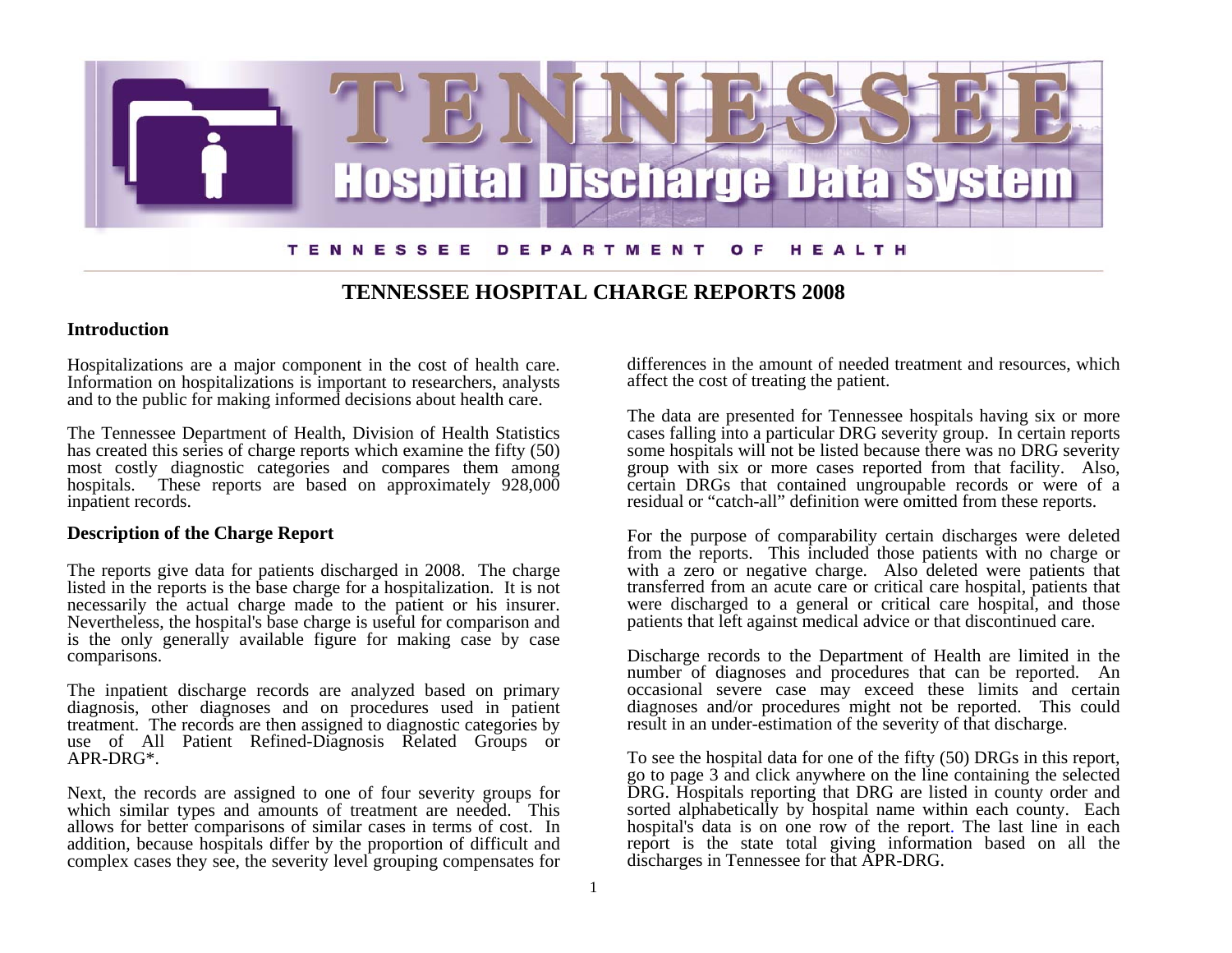### **Using the Charge Report**

To explain the use of these data look at the report below for "Pulmonary Edema & Respiratory Failure (DRG133)". In this example only one hospital is shown for illustration purposes. The first row provides information for Anderson County's Methodist Medical Center of Oak Ridge. In 2008, 57 cases of pulmonary edema were reported at this facility in the moderate severity group. These 57 cases had a median charge of \$12,887 (rounded to the nearest dollar amount). A total of 142 cases were reported in the major severity level, having a median charge of \$20,530 and 95 cases fell into the severe group, having a median charge of \$33,196. Fewer than six cases fell into the minor severity group and as a result, this information was not reported.

#### **Conclusion**

The purpose of these reports is to show comparative charges among Tennessee hospitals for performing comparable treatments at similar levels of difficulty and complexity. This information, while not an exact representation of the actual cost per patient, provides useful information to public health researchers, business analysts, and the general public.

For more information, contact the Tennessee Department of Health,<br>Division of Health Statistics at 615-741-4939 or at Division of Health Statistics at 615-741-4939 or at HealthStatistics.Health@state.tn.us[.](mailto:HealthStatistics.Health@state.tn.us) 

\*These reports were produced using proprietary computer software created, owned and licensed by the 3M Company. All copyrights in and to the 3M APR<sup>TM</sup> Software, and to the 3M APR<sup>TM</sup> DRG classification system(s) (including the selection, coordination and arrangement of all codes). All rights reserved.

#### **2008 TENNESSEE HOSPITAL DISCHARGE DATA Number of Cases and Median Charges (\$) Based on APR-DRGs\* By Hospital Name and County Location**

## **PULMONARY EDEMA & RESPIRATORY FAILURE (DRG 133)**

|               |                                       | <b>Minor</b> |        | <b>Moderate</b>          |        | <b>Major</b>                              |        | <b>Severe</b> |        |
|---------------|---------------------------------------|--------------|--------|--------------------------|--------|-------------------------------------------|--------|---------------|--------|
| <b>County</b> | <b>Hospital Name</b>                  |              |        | Number   Charge   Number |        | <b>Charge Number Charge Number Charge</b> |        |               |        |
| Anderson      | 0120 Methodist Medical Ctr. Oak Ridge |              |        |                          | 12.887 | 142                                       | 20.530 |               | 33,196 |
| <b>State</b>  | <b>All Hospitals</b>                  | 45           | 11.694 | .716                     | 14,056 | 4,047                                     | 20,532 | 3,222         | 35,408 |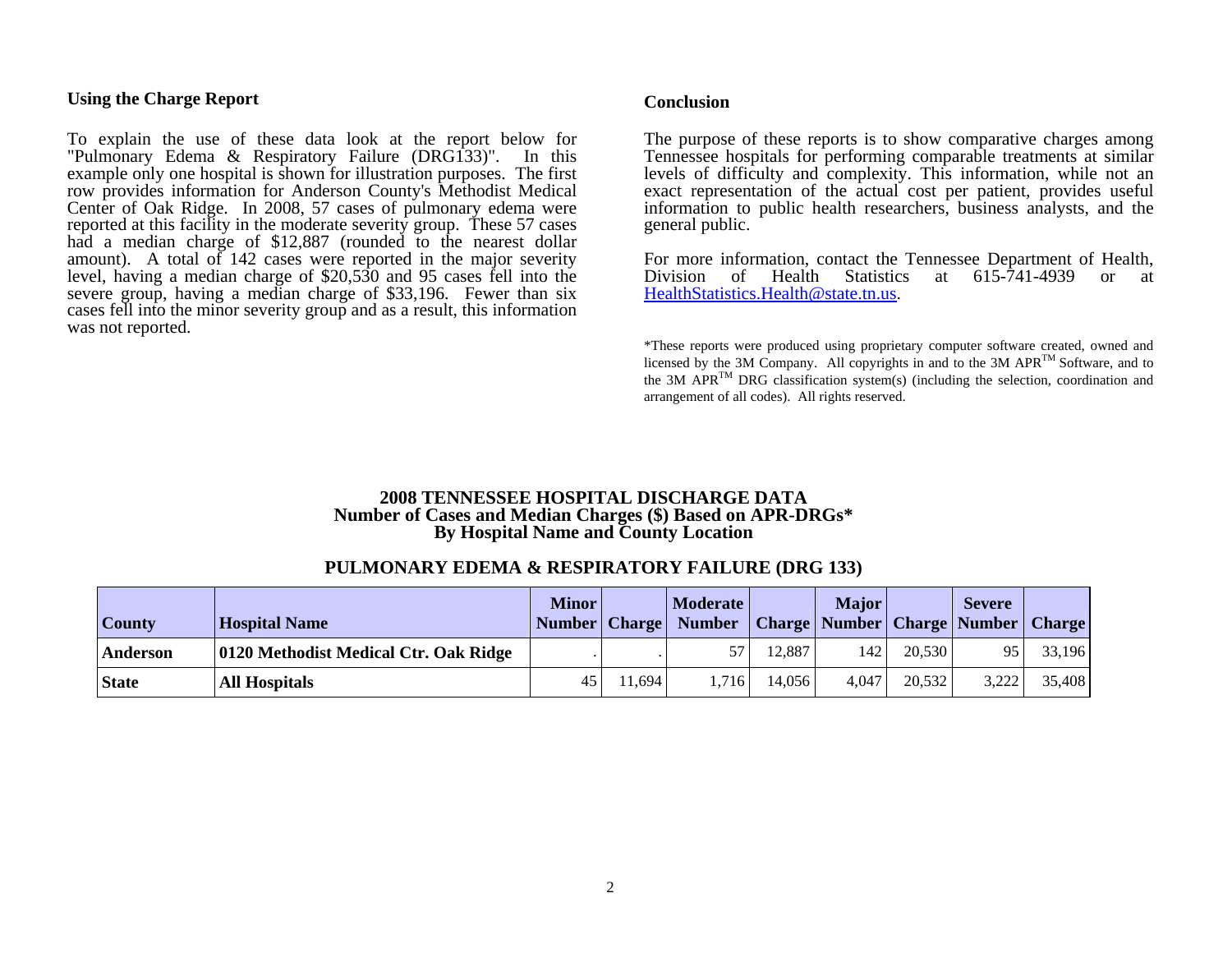# **TENNESSEE HOSPITAL DISCHARGE REPORTS 2008**

| <b>TABLE OF CONTENTS</b>                                                     |
|------------------------------------------------------------------------------|
| TRACHEOSTOMY W MV 96+ HOURS W EXTENSIVE PROCEDURE OR ECMO (DRG 004)          |
| TRACHEOSTOMY W MV 96+ HOURS W/0 EXTENSIVE PROCEDURE (DRG 005)                |
| CRANIOTOMY EXCEPT FOR TRAUMA (DRG 021)                                       |
| EXTRACRANIAL VASCULAR PROCEDURE (DRG 024)                                    |
| CVA & PRECEREBRAL OCCLUSION W INFARCT (DRG 045)                              |
| SEIZURE (DRG 053)                                                            |
| MAJOR RESPIRATORY & CHEST PROCEDURES (DRG 120)                               |
| OTHER RESPIRATORY & CHEST PROCEDURES (DRG 121)                               |
| RESPIRATORY SYSTEM DIAGNOSIS W VENTILATOR SUPPORT 96+ HOURS (DRG 130)        |
| PULMONARY EDEMA & RESPIRATORY FAILURE (DRG 133)                              |
| MAJOR RESPIRATORY INFECTIONS & INFLAMMATIONS (DRG 137)                       |
| OTHER PNEUMONIA (DRG 139)                                                    |
| CHRONIC OBSTRUCTIVE PULMONARY DISEASE (DRG 140)                              |
| CARDIAC DEFIBRILLATOR & HEART ASSIST IMPLANT (DRG 161)                       |
| CARDIAC VALVE PROCEDURES W/O CARDIAC CATHETERIZATION (DRG 163)               |
| CORONARY BYPASS W CARDIAC CATH OR PERCUTANEOUS CARDIAC PROCEDURE (DRG 165)   |
| CORONARY BYPASS W/O CARDIAC CATH OR PERCUTANEOUS CARDIAC PROCEDURE (DRG 166) |
| PERM CARDIAC PACEMAKER IMPLANT W/O AMI, HEART FAILURE OR SHOCK (DRG 171)     |
| PERCUTANEOUS CARDIOVASCULAR PROCEDURES W AMI (DRG 174)                       |
| PERCUTANEOUS CARDIOVASCULAR PROCEDURES W/O AMI (DRG 175)                     |
| ACUTE MYOCARDIAL INFARCTION (DRG 190)                                        |
| CARDIAC CATHERERIZATION W CIRC DISCORD EXC ISCHEMIC HEART DISEASE (DRG 191)  |
| CARDIAC CATHETERIZATION FOR ISCHEMIC HEART DISEASE (DRG 192)                 |
| <b>HEART FAILURE (DRG 194)</b>                                               |
| CARDIAC ARRHYTHMIA & CONDUCTION DISORDER (DRG 201)                           |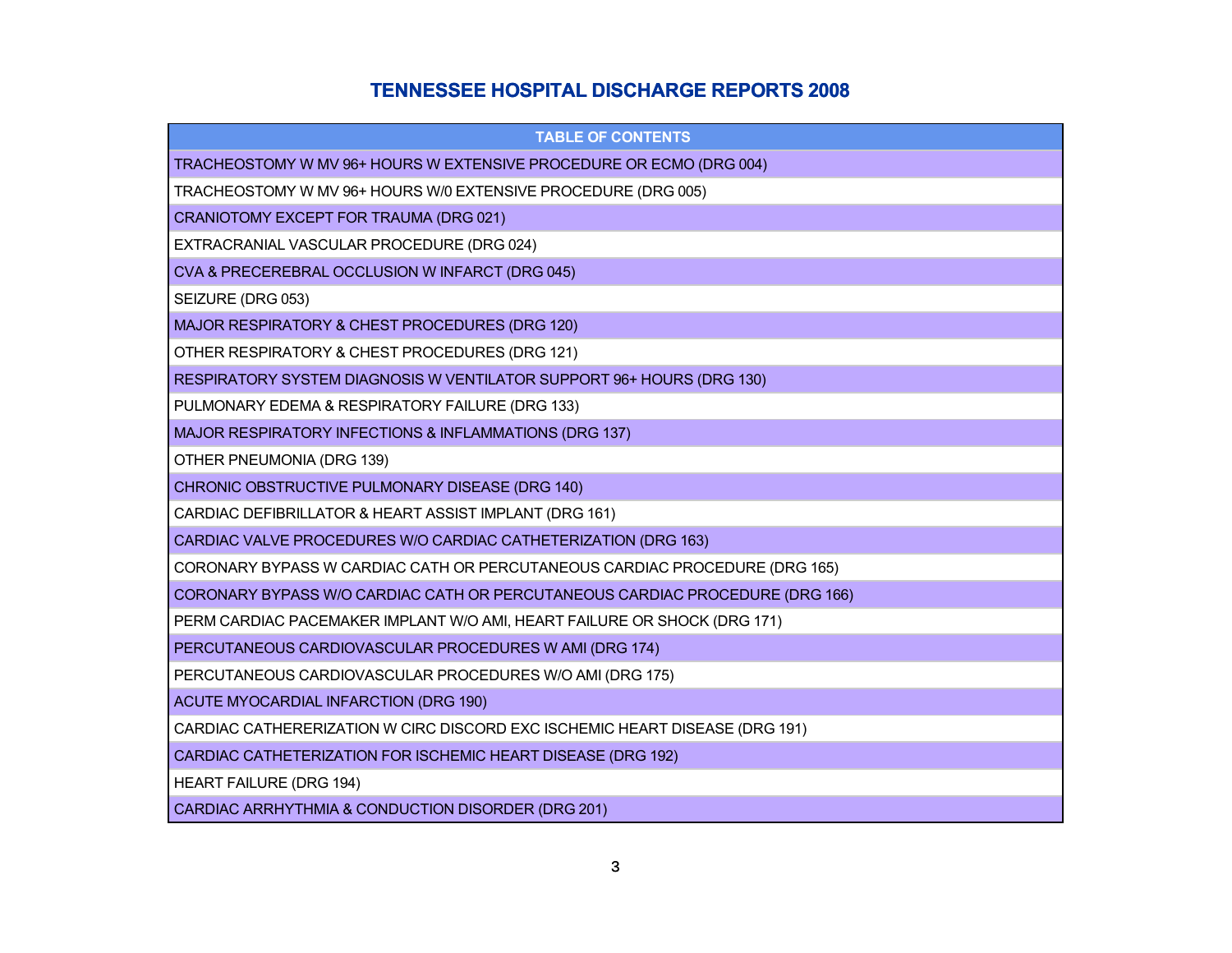# **TENNESSEE HOSPITAL DISCHARGE REPORTS 2008**

| <b>TABLE OF CONTENTS</b>                                                      |
|-------------------------------------------------------------------------------|
| MAJOR STOMACH, ESOPHAGEAL & DUODENAL PROCEDURES (DRG 220)                     |
| MAJOR SMALL & LARGE BOWEL PROCEDURES (DRG 221)                                |
| NON-BACTERIAL GASTROENTERITIS, NAUSEA & VOMITING (DRG 249)                    |
| LAPAROSCOPIC CHOLECYSTECTOMY (DRG 263)                                        |
| DISORDERS OF PANCREAS EXCEPT MALIGNANCY (282)                                 |
| HIP JOINT REPLACEMENT (DRG 301)                                               |
| KNEE JOINT REPLACEMENT (DRG 302)                                              |
| DORSAL & LUMBAR FUSION PROC EXCEPT FOR CURVATURE OF BACK (DRG 304)            |
| HIP & FEMUR PROCEDURES FOR TRAUMA EXCEPT JOINT REPLACEMENT (DRG 308)          |
| KNEE & LOWER LEG PROCEDURES EXCEPT FOOT (DRG 313)                             |
| SHOULDER, UPPER ARM & FOREARM PROCEDURES (DRG 315)                            |
| CERVICAL SPINAL FUSION & OTHER BACK/NECK PROC EXC DISC EXCIS/DECOMP (DRG 321) |
| CELLULITIS & OTHER BACTERIAL SKIN INFECTIONS (DRG 383)                        |
| <b>RENAL FAILURE (DRG 460)</b>                                                |
| KIDNEY & URINARY TRACT INFECTIONS (DRG 463)                                   |
| <b>CESAREAN DELIVERY (DRG 540)</b>                                            |
| VAGINAL DELIVERY (DRG 560)                                                    |
| NEONATE BIRTHWT >2499G, NORMAL NEWBORN OR NEONATE W OTHER PROBLEM (DRG 640)   |
| CHEMOTHERAPY (DRG 693)                                                        |
| INFECTIOUS & PARASITIC DISEASES INCLUDING HIV W O.R. PROCEDURE (DRG 710)      |
| SEPTICEMIA & DISSEMINATED INFECTIONS (DRG 720)                                |
| MAJOR DEPRESSIVE DISORDERS & OTHER/UNSPECIFIED PSYCHOSES (DRG 751)            |
| BIPOLAR DISORDERS (DRG 753)                                                   |
| <b>REHABILITATION (DRG 860)</b>                                               |
| MUSCULOSKELETAL & OTHER PROCEDURES FOR MULTIPLE SIGNIFICANT TRAUMA (DRG 912)  |